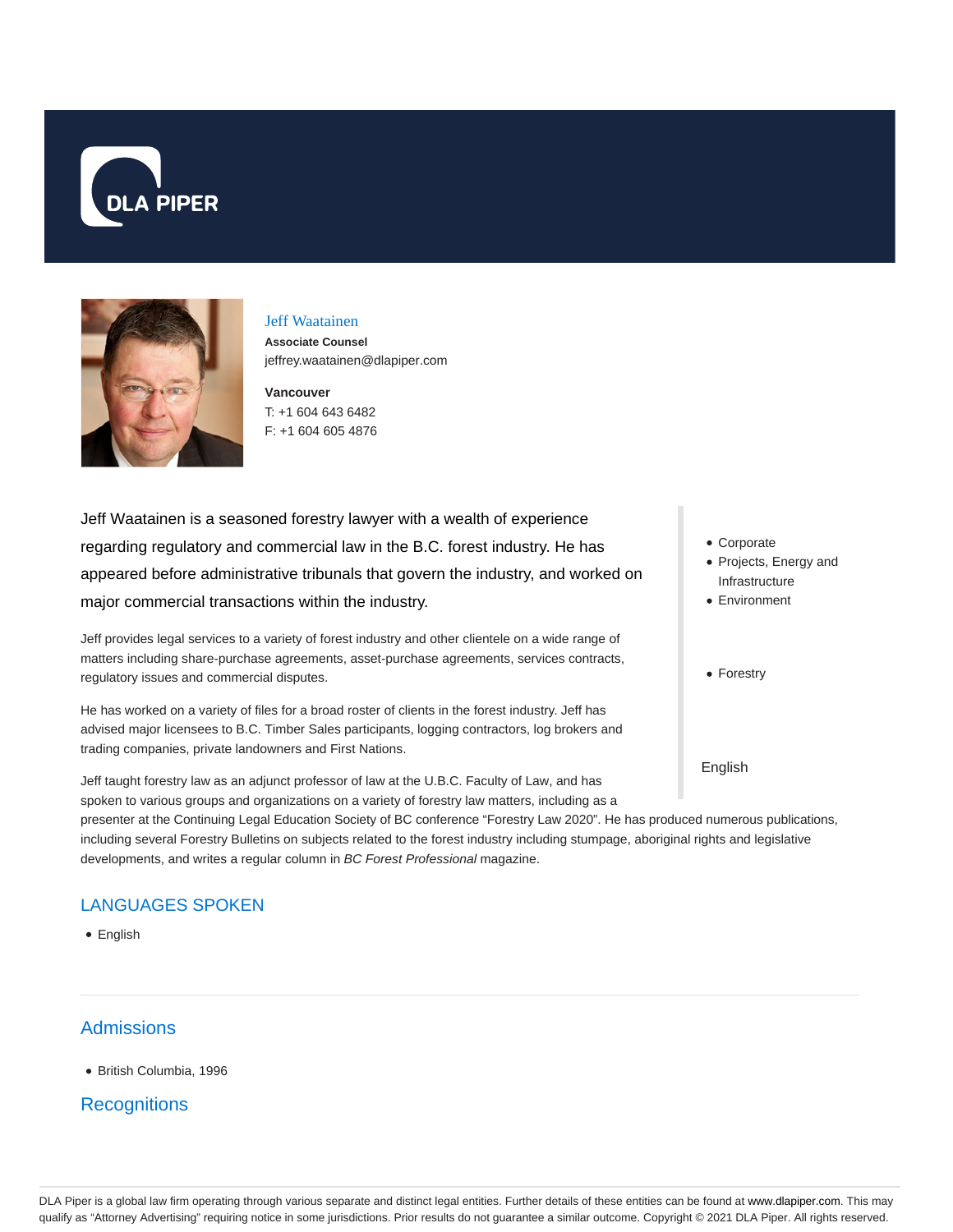Chambers Canada (Agribusiness: Forestry), 2019-2022

## **Education**

- LL.B., University of British Columbia, 1995
- M.A., University of British Columbia, 1992
- B.A., (Honours), University of British Columbia, 1991
- Professional Legal Training Course, Law Society of British Columbia, 1995

#### INSIGHTS

## **Publications**

- The Forest Amendment Act, 2021; Bill 28 and Tenure Redistribution, BC Forest Professional, Spring 2022
- DLA Piper's British Columbia Forestry Law: an Annotated Guide (Toronto: Thompson Reuters) (loose-leaf updated semi-annually)
- The Role of Precedent at the Forest Appeals Commission, BC Forest Professional, Winter 2021
- Rate Determinations under the Timber Harvesting Contract and Subcontract Regulation Revisited (Again), BC Forest Professional, Fall 2021
- The Rule Against Multiple Convictions Revisited, BC Forest Professional, Winter 2020
- Frustration and Force Majeure: Unexpected Events and contractual Non-Compliance, BC Forest Professional, Summer 2020
- Surrogate Bidding, Truck Loggers BC, Winter 2020
- Bill 21 The Forest and Range Practices Amendment Act, BC Forest Professional, May-June 2019
- · Bill 22, the Forest Statutes Amendment Act, 2019: Transitioning Control of Forest Tenures, BC Forest Professional, November-December 2019
- For Sake of Certainty, Get it in Writing, BC Forest Professional, March-April 2018
- Southern Mountain Caribou and the Species at Risk Act, BC Forest Professional, July-August 2018
- Judicial Deference to Regulators and the Workers Compensation Act, BC Forest Professional, Nov.-Dec. 2018
- Recovery of Government Costs under the Wildfire Act, BC Forest Professional, Nov.-Dec. 2017
- Public Lands and Forest Policy in BC, BC Forest Professional, September/October 2016.
- Priority Disputes Over Hydraulically Connected Surface and Ground Water Under the New Water Sustainability Act, BC Forest Professional, January/February 2016
- The Tsilhqot'in Decision: Live at the Conference! BC Forest Professional, May/June 2015
- Occupational Health and Safety in the Forest Industry: A Matter of Superordinate Importance, BC Forest Professional, January/February 2015
- The Inherent Insecurity of Log Purchase Transactions, BC Forest Professional, November/December 2014
- Standing in the Shadows of Delgamuukw: Uses of Aboriginal Title Land Under the Tsilhqot'in Decision, BC Forest Professional, September/October 2014

## **NEWS**

**DLA Piper Canada recommended in 2022 edition of Chambers Canada**

#### 10 September 2021

DLA Piper (Canada) LLP and its lawyers have been recognized across 15 practice areas in the 2022 edition of Chambers Canada.